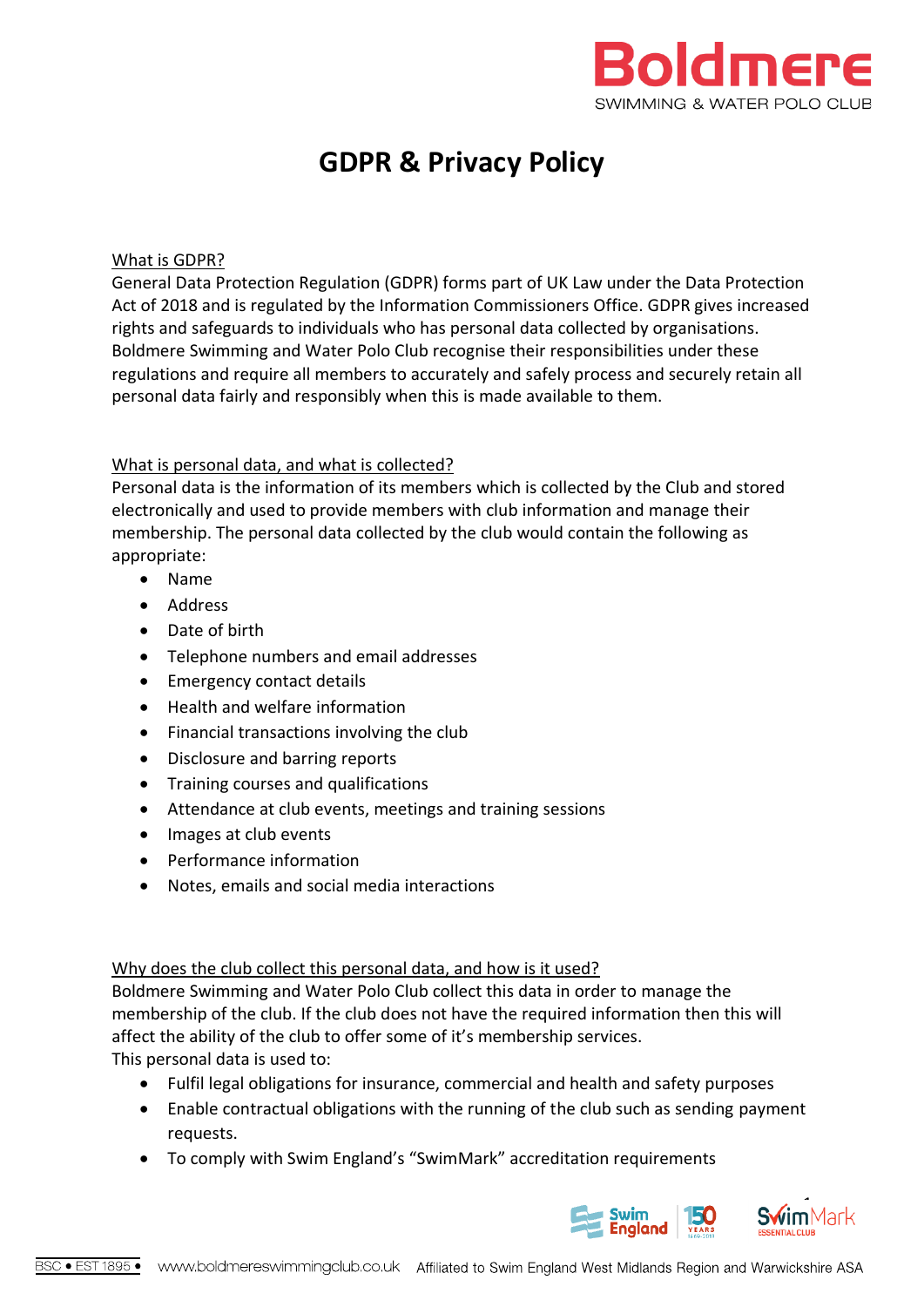

- To meet legal obligations which include the reporting and investigations under the Swim England Wavepower child safeguarding policy and procedures.
- To advise members of club activities and events through email, social media or telephone.
- To process applications and maintain club membership
- Process competition entries
- Process and publish performance data
- Publish images of club events online, in accordance with the Swim England Photography Policy
- To contact members in response to an enquiry
- Maintain the clubs internal records
- Monitor, sustain and develop club members qualifications

In agreeing to this GDPR and privacy policy, members consent to personal data being processed by Boldmere Swimming and Water Polo Club in the manner described above, and retained as per the clubs Data Retention Policy.

#### Who can see or process personal data held by the club?

Members of the club committee and sub-committees, Director of Swimming, Director of Water Polo, coaches, team managers and volunteers authorised by the committee may have access to personal data as their roles require. Performance data and images may be published on closed social media groups or through group emails, club website and notice boards.

Boldmere Swimming and Water Polo Club may need to share personal data with approved third parties in order to comply with legal and statutory obligations. As an affiliated club of Swim England personal data will be passed to Swim England, along with organisations such as Team Unity who provide administrative support to the club. The club requires all third parties to respect the security of personal data passed to them and treat it in accordance with the law. The club does not allow third parties to use the personal data of members for its own purposes, and will not disclose personal data without the consent of the member.

#### How long will the personal data be kept for?

Boldmere Swimming and Water Polo Club will process personal data for the duration of the membership of the individual, after which all data required to be kept for historical, legal, statutory or Swim England reasons will be processed as per the club Data Retention Policy.

## What are the rights of a member?

All club members have a right to request access to the personal information held by making a "subject access request" to the Chairman of the club either in person, by email or post. The club will respond within 30 days, then provide a copy of the information held within a reasonable timeframe thereafter. If the member believes that any information held is inaccurate or incomplete, then the member has a right to request that this information is

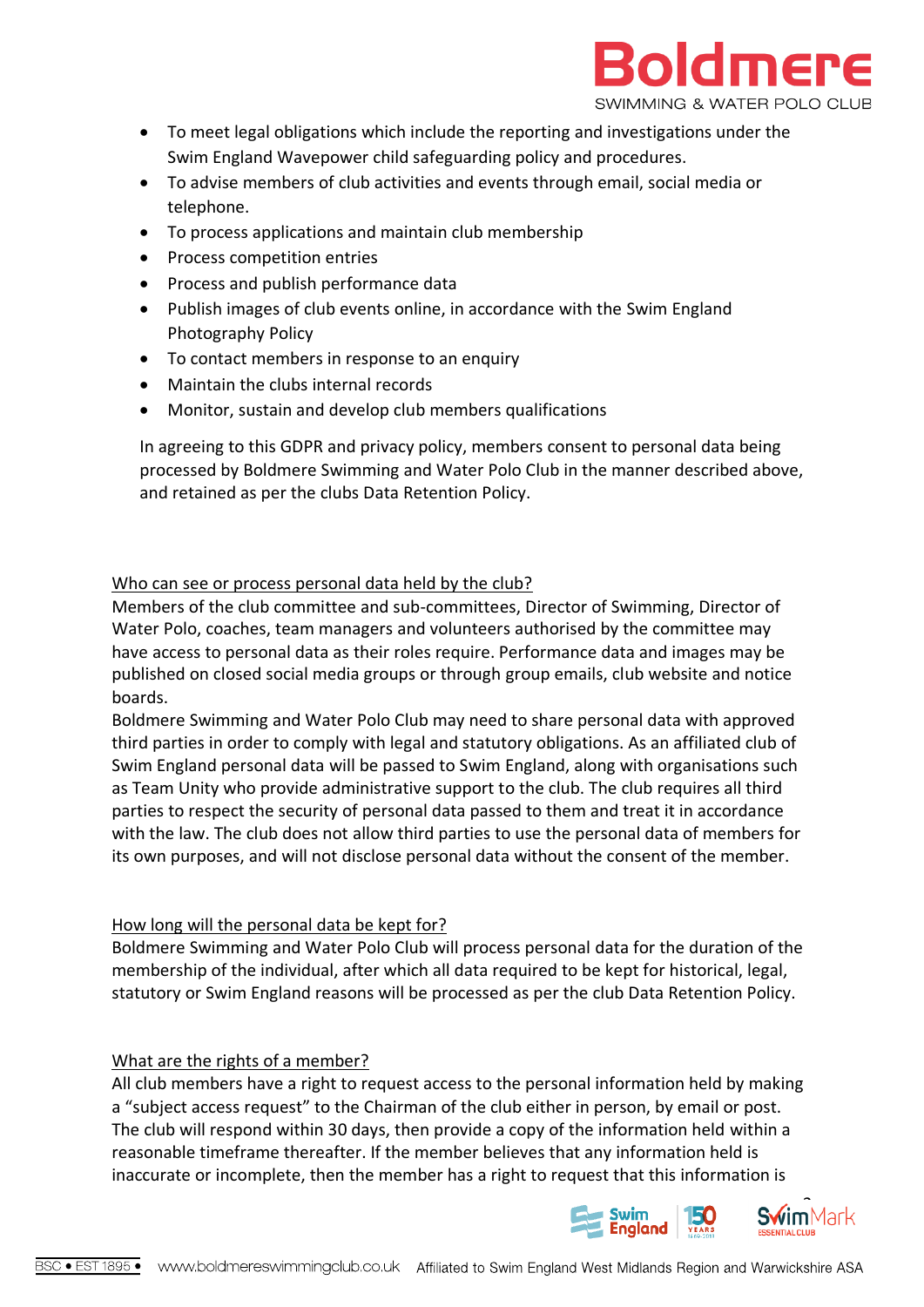

amended accordingly. For further information regarding this, the member is advised to speak to a committee member for guidance.

Members have a right to request that the club restricts the processing of personal data for specific purposes and / or delete this information. This request could lead to the club being unable to provide some or all of its services to the member, and will be advised of the implications by the Chairman of the committee, however any requests received will be considered under applicable data protection legislation. If the member remains dissatisfied then they retain the right to raise a complaint with the Information Commissioners Office at [www.ico.org.uk.](http://www.ico.org.uk/)

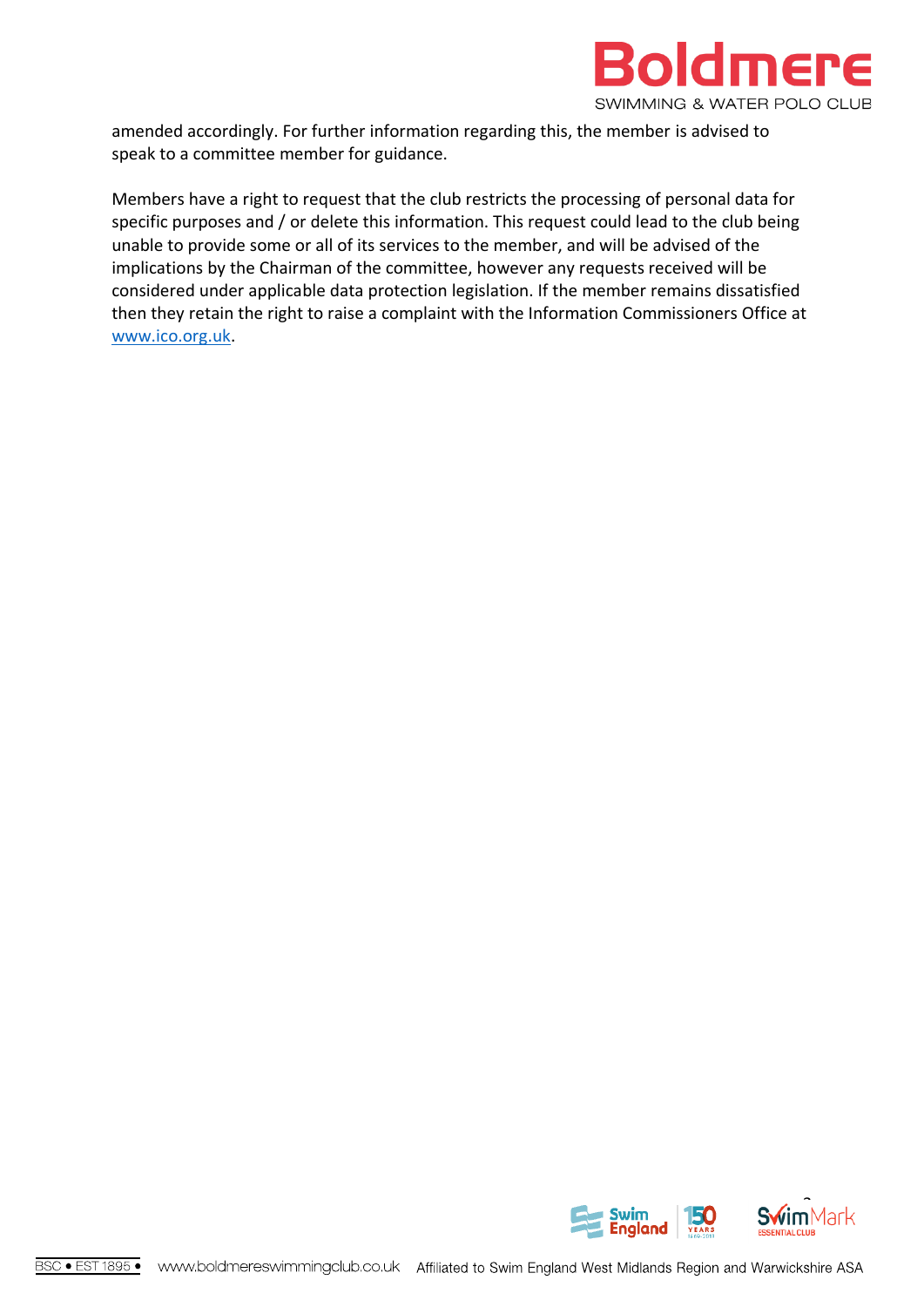

Sharing quide for Boldmere Swimming and Water Polo Club data holders

# When and how to share information

When asked to share information, you should consider the following questions to help you decide if, and when, to share. If the decision is taken to share, you should consider how best to effectively share the information. A flowchart follows the text.

## **When**

Is there a clear and legitimate purpose for sharing information?

- Yes see next question
- No do not share

Do you have consent to share?

- Yes you can share but should consider how
- $\bullet$  No see next question

Does the information enable an individual to be identified?

- Yes see next question
- No you can share but should consider how

Have you identified a lawful reason to share information without consent?

- Yes you can share but should consider how
- No do not share

#### **How**

- Identify how much information to share
- Distinguish fact from opinion
- Ensure that you are giving the right information to the right individual
- Ensure where possible that you are sharing the information securely  $\bullet$
- Where possible, be transparent with the individual, informing them that that the  $\bullet$ information has been shared, as long as doing so does not create or increase the risk of harm to the individual.

All information sharing decisions and reasons must be recorded in line with your organisation or local procedures. If at any stage you are unsure about how or when to